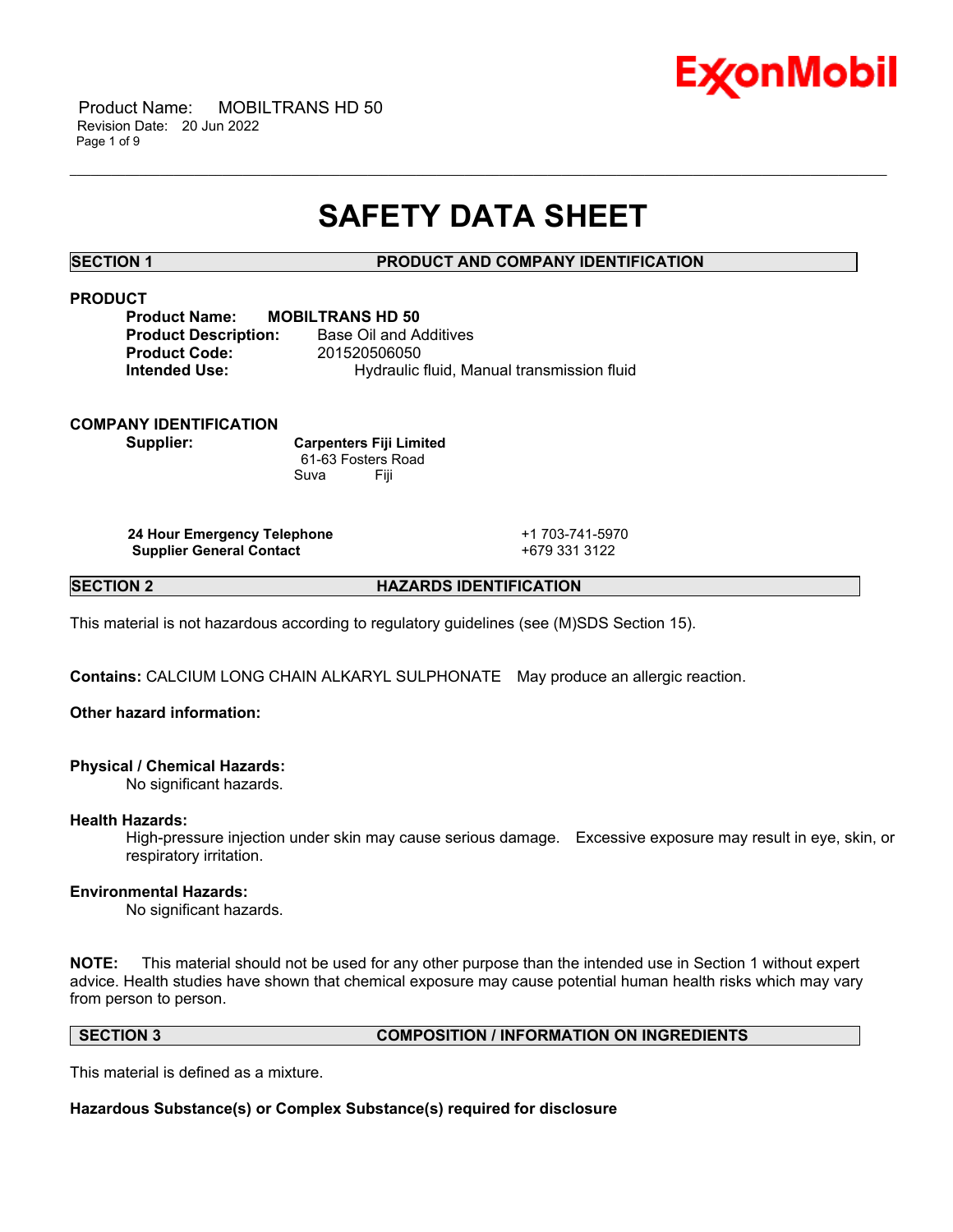

 Product Name: MOBILTRANS HD 50 Revision Date: 20 Jun 2022 Page 2 of 9

| <b>Name</b>                                     | CAS#               | Concentration* | <b>GHS Hazard Codes</b>                                             |
|-------------------------------------------------|--------------------|----------------|---------------------------------------------------------------------|
| ICALCIUM LONG CHAIN ALKARYL SULPHONATE          | 722503-68-6        | $0.1 - 5.1\%$  | H317                                                                |
| ICALCIUM LONG CHAIN ALKYL PHENATE SULPHIDE      | 68784-26-9         | $- < 5\%$      | H413                                                                |
| TETRAPROPENYL PHENOL (74499-35-7 & 132752-19-3) | <b>CONFIDENTIA</b> | $0.1 - 5.25\%$ | H314(1C), H360(1B)(F),<br>H400(M factor 10).<br>$H410(M$ factor 10) |
| IZINC ALKYLDITHIOPHOSPHATE                      | 68649-42-3         | $-52.5\%$      | H318, H401, H411                                                    |

\_\_\_\_\_\_\_\_\_\_\_\_\_\_\_\_\_\_\_\_\_\_\_\_\_\_\_\_\_\_\_\_\_\_\_\_\_\_\_\_\_\_\_\_\_\_\_\_\_\_\_\_\_\_\_\_\_\_\_\_\_\_\_\_\_\_\_\_\_\_\_\_\_\_\_\_\_\_\_\_\_\_\_\_\_\_\_\_\_\_\_\_\_\_\_\_\_\_\_\_\_\_\_\_\_\_\_\_\_\_\_\_\_\_\_\_\_\_

\* All concentrations are percent by weight unless ingredient is a gas. Gas concentrations are in percent by volume. Other ingredients determined not to be hazardous up to 100%.

**SECTION 4 FIRST AID MEASURES**

# **INHALATION**

Remove from further exposure. For those providing assistance, avoid exposure to yourself or others. Use adequate respiratory protection. If respiratory irritation, dizziness, nausea, or unconsciousness occurs, seek immediate medical assistance. If breathing has stopped, assist ventilation with a mechanical device or use mouth-to-mouth resuscitation.

### **SKIN CONTACT**

Wash contact areas with soap and water. If product is injected into or under the skin, or into any part of the body, regardless of the appearance of the wound or its size, the individual should be evaluated immediately by a physician as a surgical emergency. Even though initial symptoms from high pressure injection may be minimal or absent, early surgical treatment within the first few hours may significantly reduce the ultimate extent of injury.

#### **EYE CONTACT**

Flush thoroughly with water. If irritation occurs, get medical assistance.

#### **INGESTION**

First aid is normally not required. Seek medical attention if discomfort occurs.

## **NOTE TO PHYSICIAN**

None

**SECTION 5 FIRE FIGHTING MEASURES**

#### **EXTINGUISHING MEDIA**

**Appropriate Extinguishing Media:** Use water fog, foam, dry chemical or carbon dioxide (CO2) to extinguish flames.

**Inappropriate Extinguishing Media:** Straight streams of water

# **FIRE FIGHTING**

**Fire Fighting Instructions:** Evacuate area. Prevent run-off from fire control or dilution from entering streams, sewers or drinking water supply. Fire-fighters should use standard protective equipment and in enclosed spaces, self-contained breathing apparatus (SCBA). Use water spray to cool fire exposed surfaces and to protect personnel.

**Unusual Fire Hazards:** Pressurised mists may form a flammable mixture.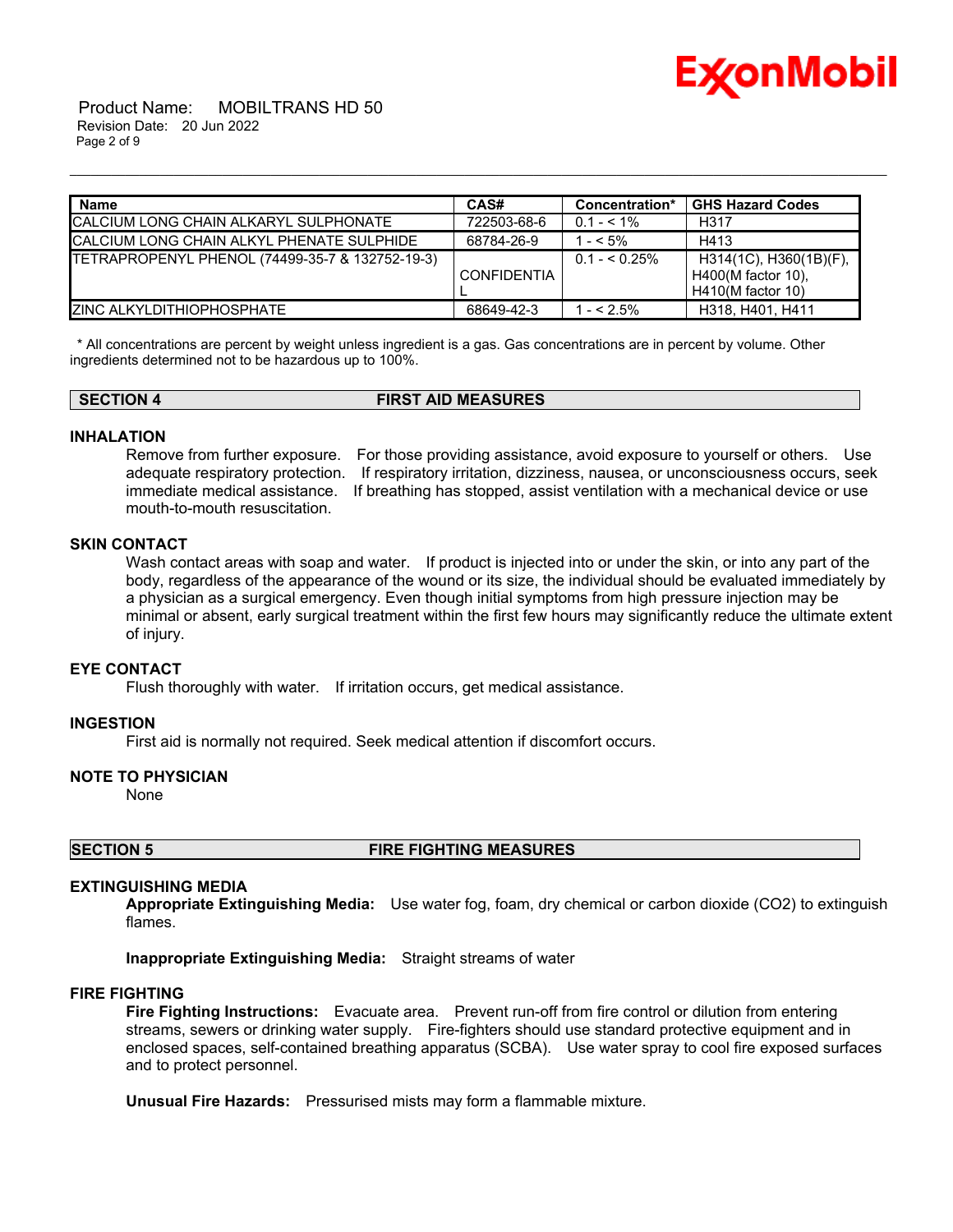

**Hazardous Combustion Products:** Aldehydes, Incomplete combustion products, Oxides of carbon, Smoke, Fume, Sulphur oxides

\_\_\_\_\_\_\_\_\_\_\_\_\_\_\_\_\_\_\_\_\_\_\_\_\_\_\_\_\_\_\_\_\_\_\_\_\_\_\_\_\_\_\_\_\_\_\_\_\_\_\_\_\_\_\_\_\_\_\_\_\_\_\_\_\_\_\_\_\_\_\_\_\_\_\_\_\_\_\_\_\_\_\_\_\_\_\_\_\_\_\_\_\_\_\_\_\_\_\_\_\_\_\_\_\_\_\_\_\_\_\_\_\_\_\_\_\_\_

#### **FLAMMABILITY PROPERTIES**

**Flash Point [Method]:** >230°C (446°F) [ASTM D-92] **Flammable Limits (Approximate volume % in air):** LEL: 0.9 UEL: 7.0 **Autoignition Temperature:** N/D

#### **SECTION 6 ACCIDENTAL RELEASE MEASURES**

#### **NOTIFICATION PROCEDURES**

In the event of a spill or accidental release, notify relevant authorities in accordance with all applicable regulations.

#### **PROTECTIVE MEASURES**

Avoid contact with spilled material. See Section 5 for fire fighting information. See the Hazard Identification Section for Significant Hazards. See Section 4 for First Aid Advice. See Section 8 for advice on the minimum requirements for personal protective equipment. Additional protective measures may be necessary, depending on the specific circumstances and/or the expert judgment of the emergency responders.

For emergency responders: Respiratory protection: respiratory protection will be necessary only in special cases, e.g., formation of mists. Half-face or full-face respirator with filter(s) for dust/organic vapor or Self Contained Breathing Apparatus (SCBA) can be used depending on the size of spill and potential level of exposure. If the exposure cannot be completely characterized or an oxygen deficient atmosphere is possible or anticipated, SCBA is recommended. Work gloves that are resistant to hydrocarbons are recommended. Gloves made of polyvinyl acetate (PVA) are not water-resistant and are not suitable for emergency use. Chemical goggles are recommended if splashes or contact with eyes is possible. Small spills: normal antistatic work clothes are usually adequate. Large spills: full body suit of chemical resistant, antistatic material is recommended.

#### **SPILL MANAGEMENT**

**Land Spill:** Stop leak if you can do so without risk. Recover by pumping or with suitable absorbent.

**Water Spill:** Stop leak if you can do so without risk. Confine the spill immediately with booms. Warn other shipping. Remove from the surface by skimming or with suitable absorbents. Seek the advice of a specialist before using dispersants.

Water spill and land spill recommendations are based on the most likely spill scenario for this material; however, geographic conditions, wind, temperature, (and in the case of a water spill) wave and current direction and speed may greatly influence the appropriate action to be taken. For this reason, local experts should be consulted. Note: Local regulations may prescribe or limit action to be taken.

#### **ENVIRONMENTAL PRECAUTIONS**

Large Spills: Dyke far ahead of liquid spill for later recovery and disposal. Prevent entry into waterways, sewers, basements or confined areas.

#### **SECTION 7 HANDLING AND STORAGE**

#### **HANDLING**

Prevent small spills and leakage to avoid slip hazard. Material can accumulate static charges which may cause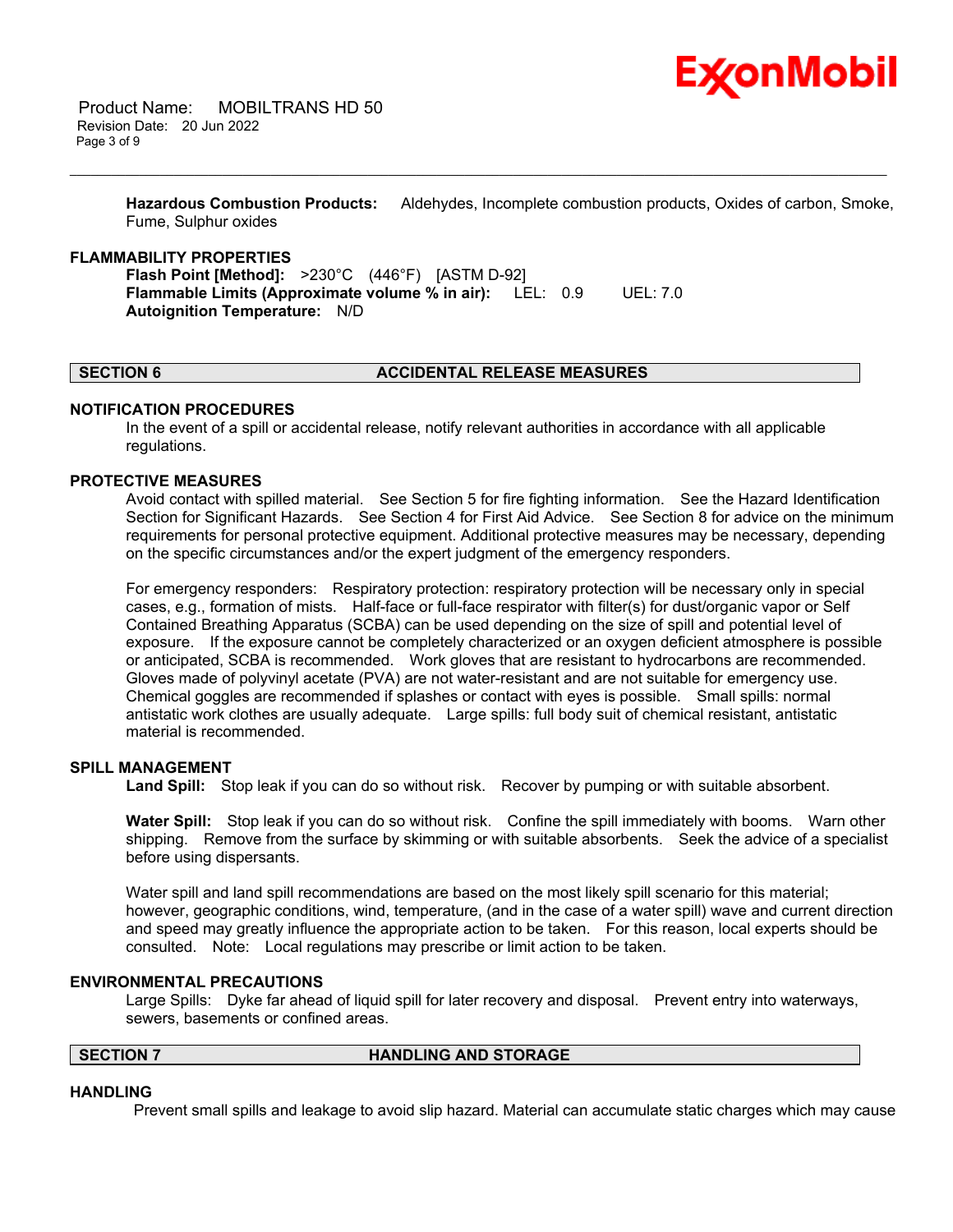

 Product Name: MOBILTRANS HD 50 Revision Date: 20 Jun 2022 Page 4 of 9

> an electrical spark (ignition source). When the material is handled in bulk, an electrical spark could ignite any flammable vapors from liquids or residues that may be present (e.g., during switch-loading operations). Use proper bonding and/or earthing procedures. However, bonding and earthing may not eliminate the hazard from static accumulation. Consult local applicable standards for guidance. Additional references include American Petroleum Institute 2003 (Protection Against Ignitions Arising out of Static, Lightning and Stray Currents) or National Fire Protection Agency 77 (Recommended Practice on Static Electricity) or CENELEC CLC/TR 50404 (Electrostatics - Code of practice for the avoidance of hazards due to static electricity).

\_\_\_\_\_\_\_\_\_\_\_\_\_\_\_\_\_\_\_\_\_\_\_\_\_\_\_\_\_\_\_\_\_\_\_\_\_\_\_\_\_\_\_\_\_\_\_\_\_\_\_\_\_\_\_\_\_\_\_\_\_\_\_\_\_\_\_\_\_\_\_\_\_\_\_\_\_\_\_\_\_\_\_\_\_\_\_\_\_\_\_\_\_\_\_\_\_\_\_\_\_\_\_\_\_\_\_\_\_\_\_\_\_\_\_\_\_\_

**Static Accumulator:** This material is a static accumulator.

#### **STORAGE**

The type of container used to store the material may affect static accumulation and dissipation. Do not store in open or unlabelled containers. Keep away from incompatible materials.

Material is defined under the National Standard [NOHSC:1015] Storage and Handling of Workplace Dangerous Goods. **SECTION 8 EXPOSURE CONTROLS / PERSONAL PROTECTION**

#### **Exposure limits/standards for materials that can be formed when handling this product:**

NOTE: Limits/standards shown for guidance only. Follow applicable regulations.

#### **Biological limits**

No biological limits allocated.

#### **ENGINEERING CONTROLS**

The level of protection and types of controls necessary will vary depending upon potential exposure conditions. Control measures to consider:

No special requirements under ordinary conditions of use and with adequate ventilation.

# **PERSONAL PROTECTION**

Personal protective equipment selections vary based on potential exposure conditions such as applications, handling practices, concentration and ventilation. Information on the selection of protective equipment for use with this material, as provided below, is based upon intended, normal usage.

**Respiratory Protection:** If engineering controls do not maintain airborne contaminant concentrations at a level which is adequate to protect worker health, an approved respirator may be appropriate. Respirator selection, use, and maintenance must be in accordance with regulatory requirements, if applicable. Types of respirators to be considered for this material include:

**Particulate** 

No special requirements under ordinary conditions of use and with adequate ventilation.

For high airborne concentrations, use an approved supplied-air respirator, operated in positive pressure mode. Supplied air respirators with an escape bottle may be appropriate when oxygen levels are inadequate, gas/vapour warning properties are poor, or if air purifying filter capacity/rating may be exceeded.

**Hand Protection:** Any specific glove information provided is based on published literature and glove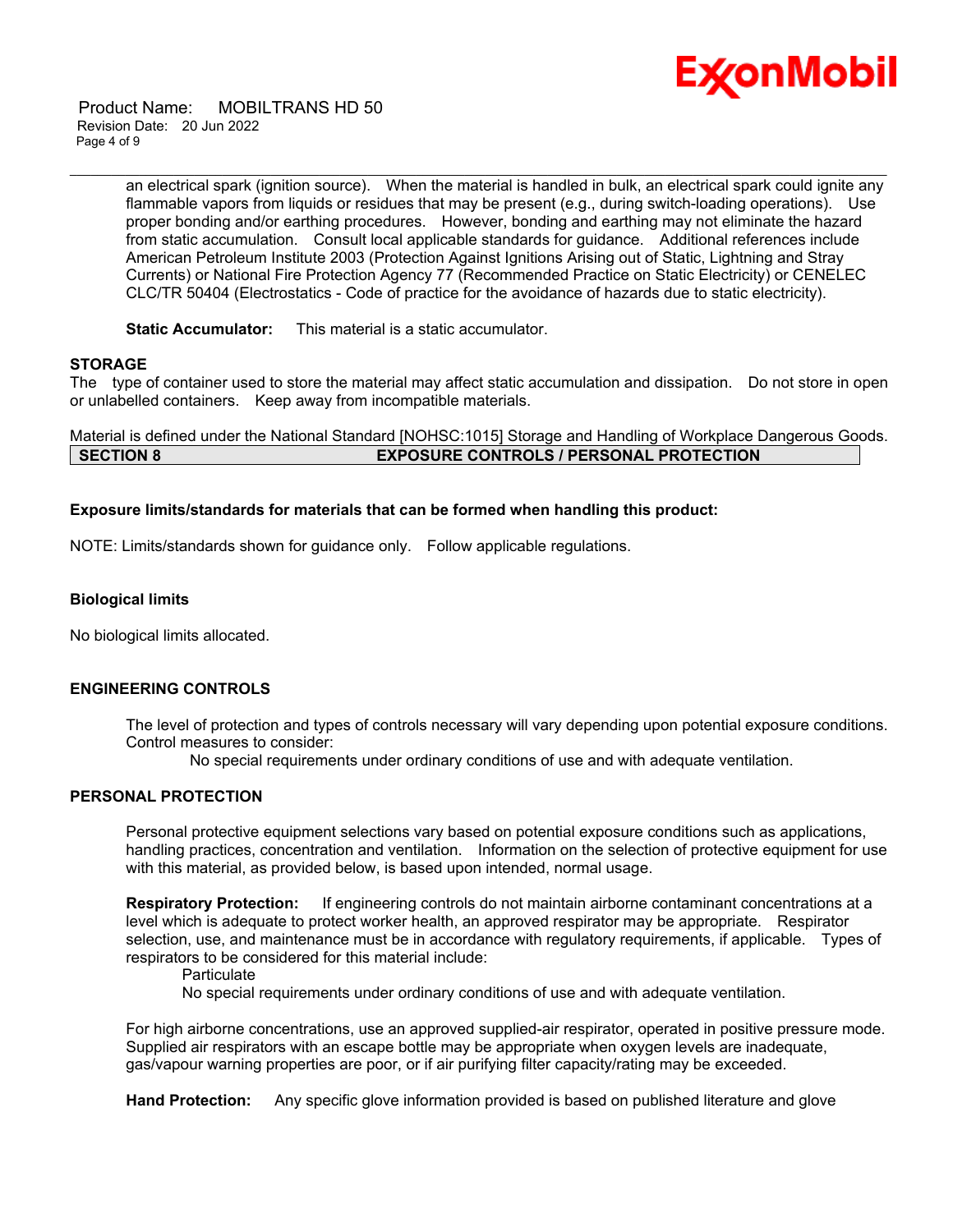

 Product Name: MOBILTRANS HD 50 Revision Date: 20 Jun 2022 Page 5 of 9

> manufacturer data. Glove suitability and breakthrough time will differ depending on the specific use conditions. Contact the glove manufacturer for specific advice on glove selection and breakthrough times for your use conditions. Inspect and replace worn or damaged gloves. The types of gloves to be considered for this material include:

\_\_\_\_\_\_\_\_\_\_\_\_\_\_\_\_\_\_\_\_\_\_\_\_\_\_\_\_\_\_\_\_\_\_\_\_\_\_\_\_\_\_\_\_\_\_\_\_\_\_\_\_\_\_\_\_\_\_\_\_\_\_\_\_\_\_\_\_\_\_\_\_\_\_\_\_\_\_\_\_\_\_\_\_\_\_\_\_\_\_\_\_\_\_\_\_\_\_\_\_\_\_\_\_\_\_\_\_\_\_\_\_\_\_\_\_\_\_

Nitrile,Viton No protection is ordinarily required under normal conditions of use.

**Eye Protection:** If contact is likely, safety glasses with side shields are recommended.

**Skin and Body Protection:** Any specific clothing information provided is based on published literature or manufacturer data. The types of clothing to be considered for this material include:

No skin protection is ordinarily required under normal conditions of use. In accordance with good industrial hygiene practices, precautions should be taken to avoid skin contact.

**Specific Hygiene Measures:** Always observe good personal hygiene measures, such as washing after handling the material and before eating, drinking, and/or smoking. Routinely wash work clothing and protective equipment to remove contaminants. Discard contaminated clothing and footwear that cannot be cleaned. Practice good housekeeping.

#### **ENVIRONMENTAL CONTROLS**

Comply with applicable environmental regulations limiting discharge to air, water and soil. Protect the environment by applying appropriate control measures to prevent or limit emissions.

#### **SECTION 9 PHYSICAL AND CHEMICAL PROPERTIES**

**Note: Physical and chemical properties are provided for safety, health and environmental considerations only and may not fully represent product specifications. Contact the Supplier for additional information.**

#### **GENERAL INFORMATION**

**Physical State:** Liquid **Colour:** Brown **Odour:** Characteristic **Odour Threshold:** N/D

## **IMPORTANT HEALTH, SAFETY, AND ENVIRONMENTAL INFORMATION**

**Relative Density (at 15 °C):** 0.895 - 0.906 [ASTM D4052] **Flammability (Solid, Gas):** N/A **Flash Point [Method]:** >230°C (446°F) [ASTM D-92] **Flammable Limits (Approximate volume % in air):** LEL: 0.9 UEL: 7.0 **Autoignition Temperature:** N/D **Boiling Point / Range:** > 316°C (600°F) **Decomposition Temperature:** N/D **Vapour Density (Air = 1):** > 2 at 101 kPa **Vapour Pressure:** < 0.013 kPa (0.1 mm Hg) at 20 °C **Evaporation Rate (n-butyl acetate = 1):** N/D **pH:** N/A **Log Pow (n-Octanol/Water Partition Coefficient):** > 3.5 **Solubility in Water:** Negligible **Viscosity:** [N/D at 40 °C] **Oxidizing Properties:** See Hazards Identification Section.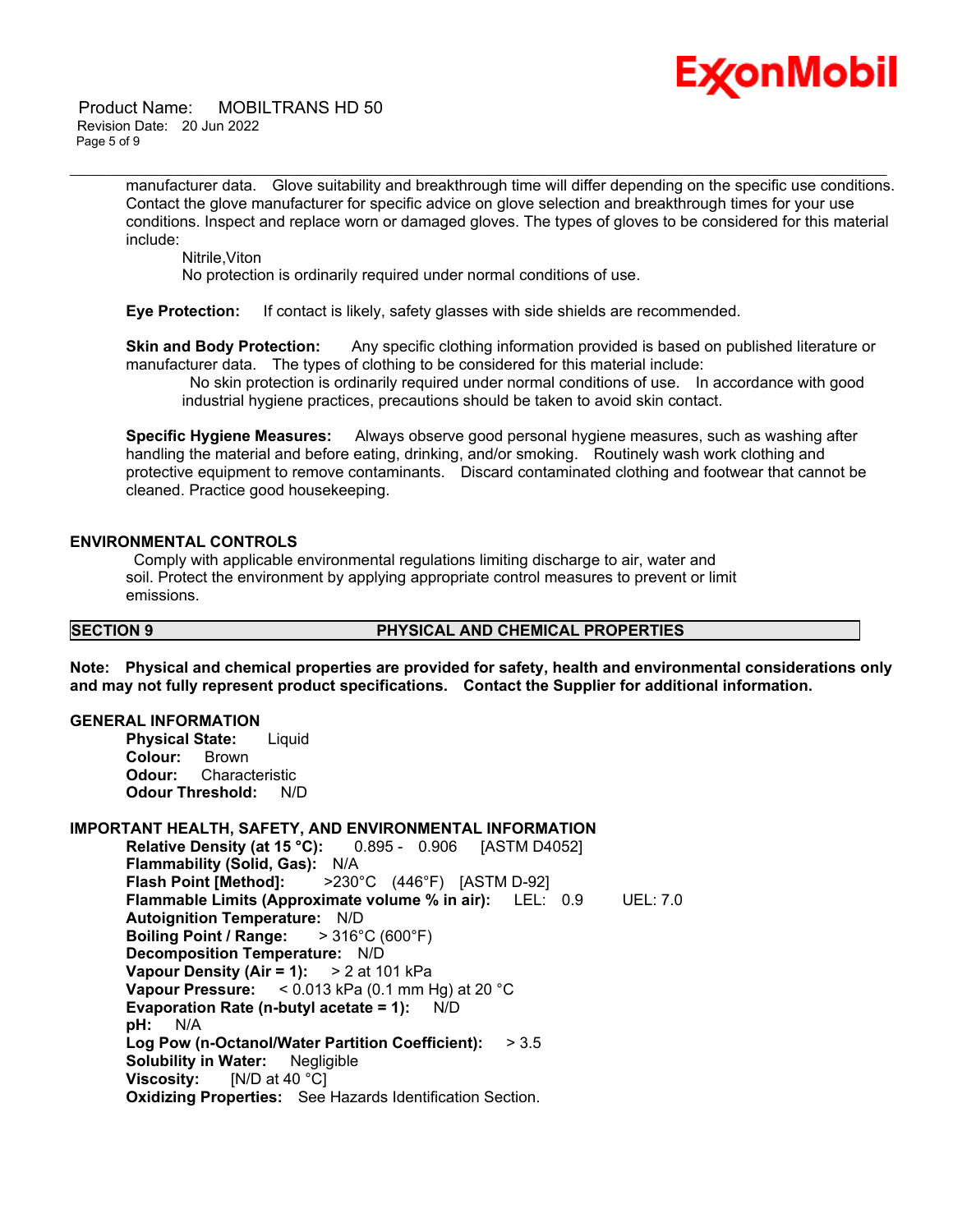

 Product Name: MOBILTRANS HD 50 Revision Date: 20 Jun 2022 Page 6 of 9

#### **OTHER INFORMATION**

**Freezing Point:** N/D **Melting Point:** N/A **DMSO Extract (mineral oil only), IP-346:** < 3 %wt

# **SECTION 10 STABILITY AND REACTIVITY**

\_\_\_\_\_\_\_\_\_\_\_\_\_\_\_\_\_\_\_\_\_\_\_\_\_\_\_\_\_\_\_\_\_\_\_\_\_\_\_\_\_\_\_\_\_\_\_\_\_\_\_\_\_\_\_\_\_\_\_\_\_\_\_\_\_\_\_\_\_\_\_\_\_\_\_\_\_\_\_\_\_\_\_\_\_\_\_\_\_\_\_\_\_\_\_\_\_\_\_\_\_\_\_\_\_\_\_\_\_\_\_\_\_\_\_\_\_\_

**STABILITY:** Material is stable under normal conditions.

**CONDITIONS TO AVOID:** Excessive heat. High energy sources of ignition.

**INCOMPATIBLE MATERIALS:** Strong oxidisers

**HAZARDOUS DECOMPOSITION PRODUCTS:** Material does not decompose at ambient temperatures.

**POSSIBILITY OF HAZARDOUS REACTIONS:** Hazardous polymerization will not occur.

#### **SECTION 11 TOXICOLOGICAL INFORMATION**

## **INFORMATION ON TOXICOLOGICAL EFFECTS**

| <b>Hazard Class</b>                                               | <b>Conclusion / Remarks</b>                                                                        |
|-------------------------------------------------------------------|----------------------------------------------------------------------------------------------------|
| Inhalation                                                        |                                                                                                    |
| Acute Toxicity: No end point data for<br>material.                | Minimally Toxic. Based on assessment of the components.                                            |
| Irritation: No end point data for material.                       | Negligible hazard at ambient/normal handling temperatures.                                         |
| Ingestion                                                         |                                                                                                    |
| Acute Toxicity: No end point data for<br>material.                | Minimally Toxic. Based on assessment of the components.                                            |
| <b>Skin</b>                                                       |                                                                                                    |
| Acute Toxicity: No end point data for<br>material.                | Minimally Toxic. Based on assessment of the components.                                            |
| Skin Corrosion/Irritation: No end point data<br>for material.     | Negligible irritation to skin at ambient temperatures. Based on<br>assessment of the components.   |
| <b>Eye</b>                                                        |                                                                                                    |
| Serious Eye Damage/Irritation: No end point<br>data for material. | May cause mild, short-lasting discomfort to eyes. Based on<br>assessment of the components.        |
| <b>Sensitisation</b>                                              |                                                                                                    |
| Respiratory Sensitization: No end point data<br>for material.     | Not expected to be a respiratory sensitizer.                                                       |
| Skin Sensitization: No end point data for<br>material.            | Not expected to be a skin sensitizer. Based on assessment of the<br>components.                    |
| Aspiration: Data available.                                       | Not expected to be an aspiration hazard. Based on physico-<br>chemical properties of the material. |
| Germ Cell Mutagenicity: No end point data<br>for material.        | Not expected to be a germ cell mutagen. Based on assessment of<br>the components.                  |
| Carcinogenicity: No end point data for<br>material.               | Not expected to cause cancer. Based on assessment of the<br>components.                            |
| Reproductive Toxicity: No end point data<br>for material.         | Not expected to be a reproductive toxicant. Based on assessment<br>of the components.              |
| Lactation: No end point data for material.                        | Not expected to cause harm to breast-fed children.                                                 |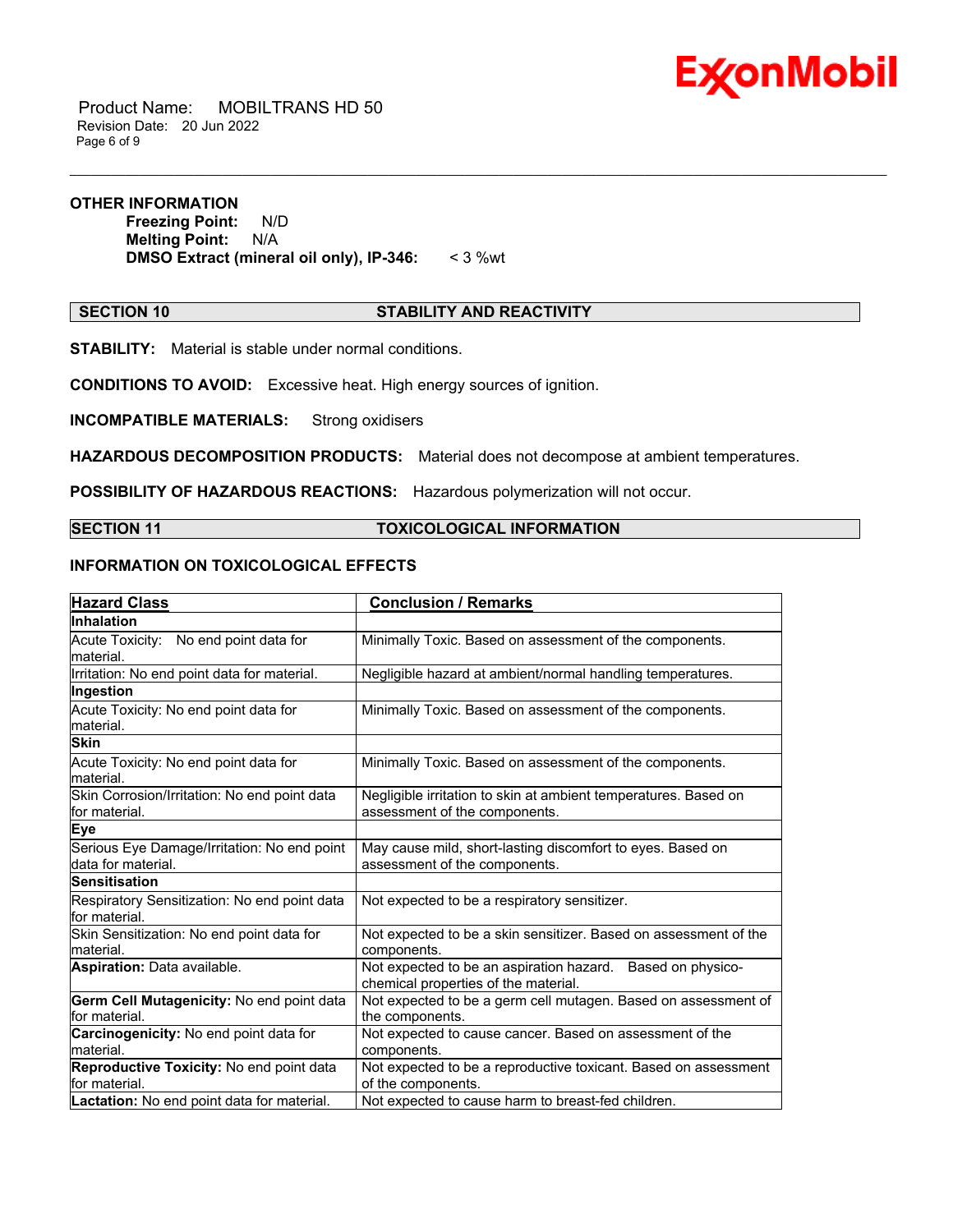

 Product Name: MOBILTRANS HD 50 Revision Date: 20 Jun 2022 Page 7 of 9

| Specific Target Organ Toxicity (STOT)               |                                                               |
|-----------------------------------------------------|---------------------------------------------------------------|
| Single Exposure: No end point data for<br>material. | Not expected to cause organ damage from a single exposure.    |
| Repeated Exposure: No end point data for            | Not expected to cause organ damage from prolonged or repeated |
| material.                                           | exposure. Based on assessment of the components.              |

#### **OTHER INFORMATION For the product itself:**

Component concentrations in this formulation would not be expected to cause skin sensitization, based on tests of the components, this formulation, or similar formulations.

## **Contains:**

Base oil severely refined: Not carcinogenic in animal studies. Representative material passes IP-346, Modified Ames test, and/or other screening tests. Dermal and inhalation studies showed minimal effects; lung non-specific infiltration of immune cells, oil deposition and minimal granuloma formation. Not sensitising in test animals.

## **IARC Classification:**

**The following ingredients are cited on the lists below:** None.

|              | --REGULATORY LISTS SEARCHED-- |               |
|--------------|-------------------------------|---------------|
| $1 = IARC 1$ | $2 = IARC 2A$                 | $3 = IARC 2B$ |

## **SECTION 12 ECOLOGICAL INFORMATION**

The information given is based on data for the material, components of the material, or for similar materials, through the application of bridging principals.

## **ECOTOXICITY**

Material -- Not expected to be harmful to aquatic organisms.

#### **MOBILITY**

 Base oil component -- Low solubility and floats and is expected to migrate from water to the land. Expected to partition to sediment and wastewater solids.

## **PERSISTENCE AND DEGRADABILITY**

#### **Biodegradation:**

Base oil component -- Expected to be inherently biodegradable

## **BIOACCUMULATION POTENTIAL**

 Base oil component -- Has the potential to bioaccumulate, however metabolism or physical properties may reduce the bioconcentration or limit bioavailability.

NOTE: One or more additive components of this material contains a branched alkylphenol impurity that is highly toxic to aquatic organisms. The components containing the impurity have been tested by the additive supplier and found to be no more than minimally toxic to aquatic organisms.

# **SECTION 13 DISPOSAL CONSIDERATIONS**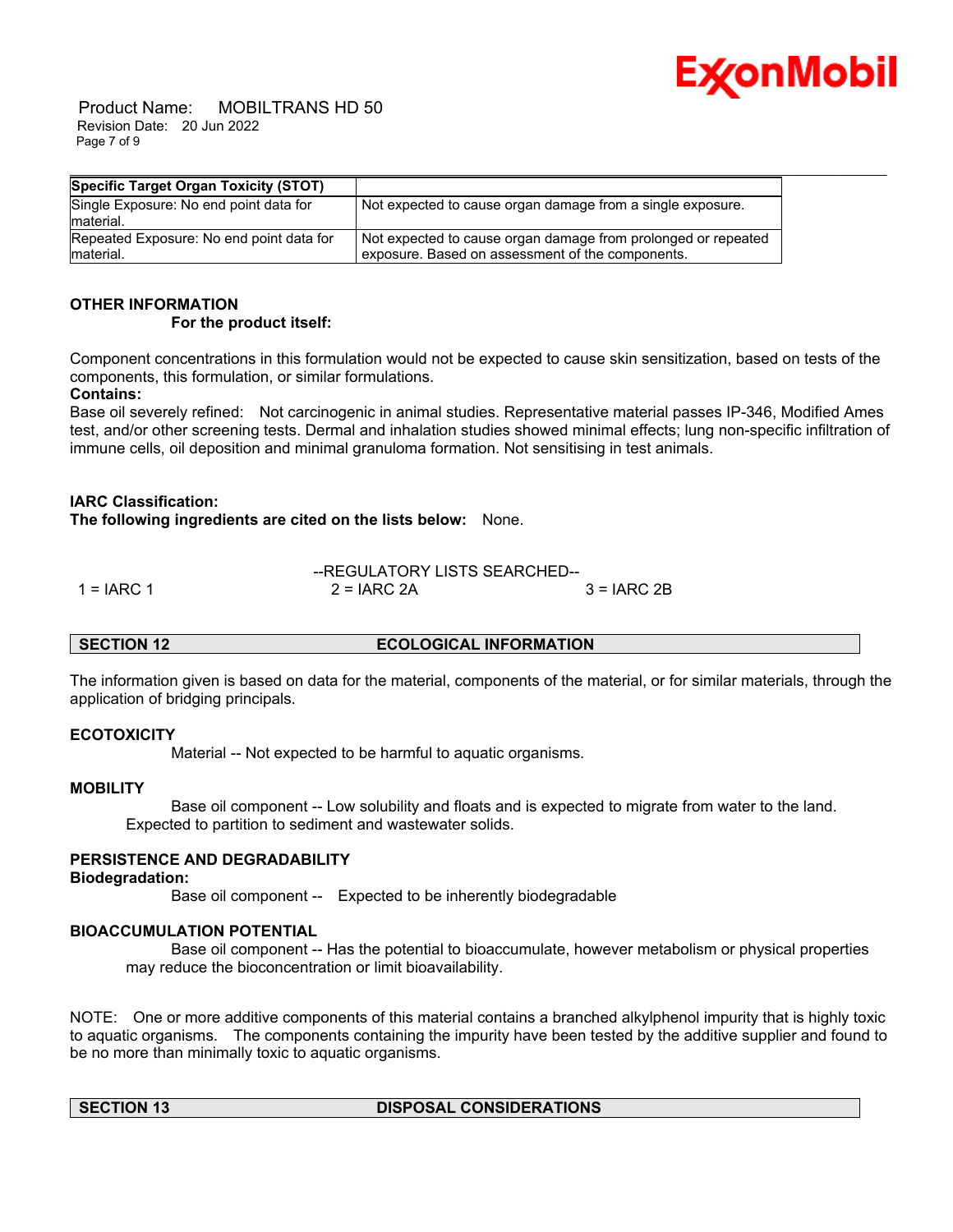

 Product Name: MOBILTRANS HD 50 Revision Date: 20 Jun 2022 Page 8 of 9

Disposal recommendations based on material as supplied. Disposal must be in accordance with current applicable laws and regulations, and material characteristics at time of disposal.

\_\_\_\_\_\_\_\_\_\_\_\_\_\_\_\_\_\_\_\_\_\_\_\_\_\_\_\_\_\_\_\_\_\_\_\_\_\_\_\_\_\_\_\_\_\_\_\_\_\_\_\_\_\_\_\_\_\_\_\_\_\_\_\_\_\_\_\_\_\_\_\_\_\_\_\_\_\_\_\_\_\_\_\_\_\_\_\_\_\_\_\_\_\_\_\_\_\_\_\_\_\_\_\_\_\_\_\_\_\_\_\_\_\_\_\_\_\_

#### **DISPOSAL RECOMMENDATIONS**

Product is suitable for burning in an enclosed controlled burner for fuel value or disposal by supervised incineration at very high temperatures to prevent formation of undesirable combustion products.

**Empty Container Warning** Empty Container Warning (where applicable): Empty containers may contain residue and can be dangerous. Do not attempt to refill or clean containers without proper instructions. Empty drums should be completely drained and safely stored until appropriately reconditioned or disposed. Empty containers should be taken for recycling, recovery, or disposal through suitably qualified or licensed contractor and in accordance with governmental regulations. DO NOT PRESSURISE, CUT, WELD, BRAZE, SOLDER, DRILL, GRIND, OR EXPOSE SUCH CONTAINERS TO HEAT, FLAME, SPARKS, STATIC ELECTRICITY, OR OTHER SOURCES OF IGNITION. THEY MAY EXPLODE AND CAUSE INJURY OR DEATH.

| SECTION 14 | <b>TRANSPORT INFORMATION</b>                         |  |
|------------|------------------------------------------------------|--|
|            | <b>LAND (ADG)</b> : Not Regulated for Land Transport |  |

**SEA (IMDG):** Not Regulated for Sea Transport according to IMDG-Code

**Marine Pollutant:** No

**AIR (IATA):** Not Regulated for Air Transport

## **SECTION 15 REGULATORY INFORMATION**

This material is not considered hazardous according to Australia Model Work Health and Safety Regulations.

Product is not regulated according to Australian Dangerous Goods Code.

No Poison Schedule number allocated by the Standard for the Uniform Scheduling of Medicines and Poisons (SUSMP) established under the Therapeutic Goods Act.

AS1940 COMBUSTIBLE CLASS: C2

#### **REGULATORY STATUS AND APPLICABLE LAWS AND REGULATIONS**

**Listed or exempt from listing/notification on the following chemical inventories :** AIIC, DSL, ENCS, ISHL, KECI, PICCS, TCSI, TSCA  **Special Cases:**

| Inventory    | status                              |
|--------------|-------------------------------------|
| <b>IECSC</b> | Apply<br>---------<br>Restrictions. |